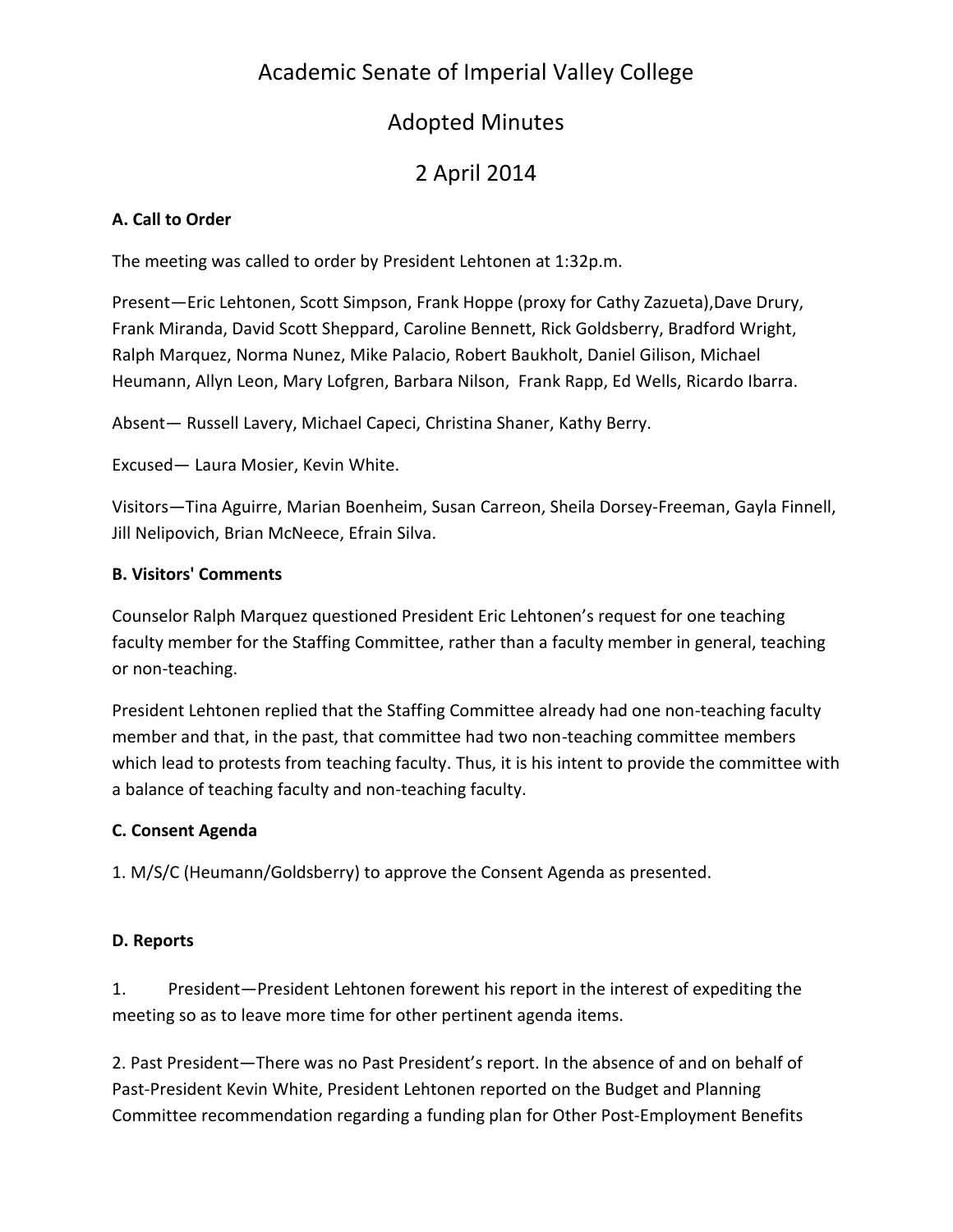(OPEB) liability. Said plan would automatically allocate 30% of any favorable balance at the close of any fiscal year to OPEB liability.

3. Treasurer—Senate Treasurer Caroline Bennett reported that \$11.40 had been spent on printing, and that therefore the Senate balance stands at \$3,064.65.

4. Associated Student Government—Associated Student Government President Ricardo Ibarra had no report but stated that members of the ASG had requested more information on +/ grading.

5. Part-Time—There was no Part-Time Instructor report.

6. Curriculum Committee— Curriculum Committee Co-Chairman Michael Heumann reported that the committee shall be finalizing changes to the IVC catalog at the meeting of Thursday, 3 April 2014, and that assessment of class enrollment capacity shall be undertaken by the Curriculum Committee in the near future.

7. College Council—College Council Co-Chairman Daniel Gilison reported that during the College Council meeting of Monday, 24 March 2014, a Curriculum Committee Agenda Planning Committee had been formed; standing committee rules were updated; committee meeting times had been changed from twice monthly to once monthly; and committee membership had been changed to include three (3) regular faculty members with one being the Academic Senate President or his or her designee, who shall also be on the Curriculum Committee Agenda Planning Committee.

Co-Chairman Gilison completed his report by stating that a special meeting of the Curriculum Committee shall be held with the explicit purpose of reviewing the IVC response to the Accrediting Commission for Community and Junior College's letter to Imperial Valley College.

8. CART—CART Co-chairman Brian McNeece reported that the CART Committee had been working on the IVC response to the Accrediting Commission for Community and Junior College's letter to Imperial Valley College and that the Student Success Task Force has been creating an on-line orientation for all in-coming IVC students.

9. Distance Education—Distance Education Committee Chairwoman Gayla Finnell reported that at its meeting of Wednesday, 12 March 2014, the Distance Education Committee had clarified procedures for developing new distance education courses; addressed substantive change issues, which have been placed on hold while IVC is on accreditation warning status; and discussed current interpretations of "regular effective contact." She concluded her report by informing the Senate that the next meeting of the Distance Education Committee shall be on Wednesday, 9 April 2014.

10. Technology Planning—Technology Planning Committee Chairwoman Gayla Finnell reported that the Technology Planning Committee had met on Thursday, 13 March 2014, at which time the committee discussed the issue of replacing or refurbishing document cameras which have depleted parts which are no longer under warranty.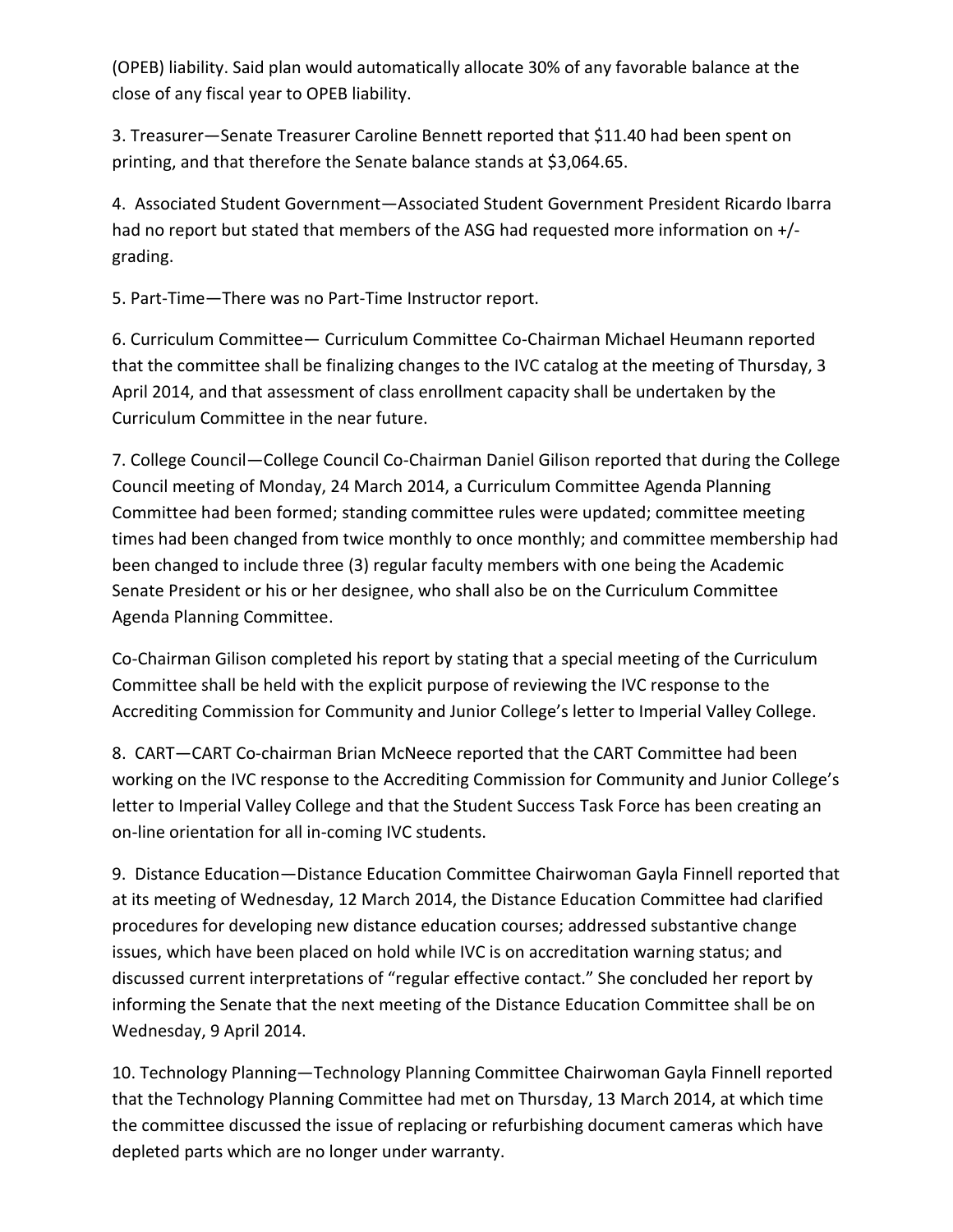11. Basic Skills—Basic Skills Initiative Committee Chairwoman Jill Nelipovich reported to the Senate that she had sent an e-mail to all faculty informing them that Basic Skills funds were available and that requests for funds for Basic Skills projects needed to be received by Wednesday, 30 April 2014.

#### **E. Update on Previous Discussion and Information Items**

1. Academic Senate Fund Raiser—Frank Rapp

Secretary Frank Rapp suggested that, in addition to the donations to the Senate Scholarship fund from the Fifth Annual Biggest and Baddest Battle of the Badges, the 2014 Dennis Carnes Memorial Transfer Scholarship fund raiser be conducted as a faculty soiree at which a silent auction could be held but which would not require ticket purchases for attendance.

2. Competitive Athletics Committee—Eric Lehtonen

President Lehtonen reported that David Drury had volunteered to be a faculty representative on the Competitive Athletics Committee.

### **F. New Discussion and Information Items**

1. Distance Education Committee Composition Resolution—First Reading—Gayla Finnell

Distance Education Committee Chairwoman Gayla Finnell presented the proposed changes to the Distance Education Committee composition, particularly the inclusion of a student who has successfully completed a minimum of one distance education course at Imperial Valley College.

2. Spring 2014 Academic Senate Plenary Resolutions—Eric Lehtonen

President Lehtonen informed the Senate of the following issues to be discussed and, in all likelihood, to be voted on at the 2014 California Academic Senate Plenary session: a resolution for California community colleges to dissociate from the Western Association of Accreditation Commission for Community and Junior Colleges, mock accreditation visits, greater involvement of California Academic Senate in implementation of AB 86 and its impact on the Basic Skills Initiative, California state funds guaranteed to be reserved for community college professional development, feasibility of California community colleges awarding bachelors degrees, Faculty Obligation Number (FON) considerations, the California Academic Senate president's proposal to abdicate California Academic Senate's role in determining course identification numbers, and removal of by laws which allow for the California Academic Senate's executive board meeting closed sessions from the California Academic Senate's constitution and by-laws.

3. California Community College Academic Senate—Eric Lehtonen

President Lehtonen informed the Senate that actions taken by the current president of the California Academic Senate had created controversy at the state academic senate level which has led to leadership issues which could, in the long run, effect local academic senates, including IVC's.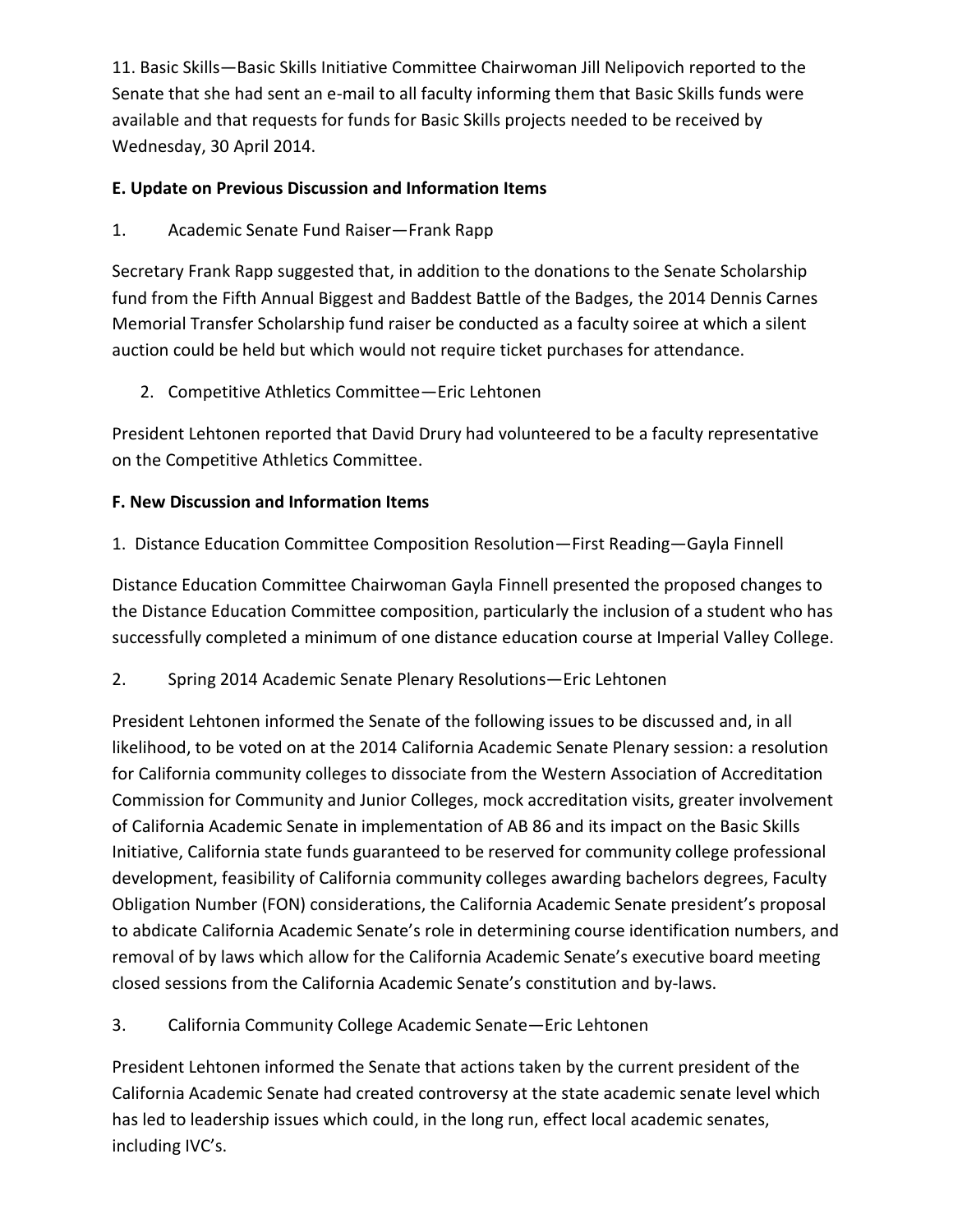4. Academic Hiring Ad Hoc Committee—Marion Boenheim

Interim Chief Human Resources Officer Marion Boenheim informed the Senate of the following changes to the procedures of academic hiring committees: Committee members shall be allowed to review the entirety of applicant's application packages, Curriculum Committee Chair shall be part of academic hiring committees, and new equivalency procedures shall be implemented.

5. Environmental Health and Safety Committee—Daniel Gilison

College Council Co-Chairman Daniel Gilison informed the Senate that he has been requested by the chairperson of the Environmental Health and Safety Committee chair to request faculty replacement for non-attendees at said committee meetings, but that initially he would need to determine who the non-attendees are.

6. Fund for Other Post-Employment Benefits—Kevin White

President Lehtonen pulled this item from the agenda due to the excused absence of Kevin White and referred all in attendance to the report given on said item by himself on behalf of Past-President Kevin White during the agenda item "Reports: Past-President."

#### **G. Action**

1. +/- Grading Survey—Second Reading—Caroline Bennett

M/S/C (Gilison/Leon) to approve the wording and format of the +/- Grading Survey as presented.

## **Imperial Valley College Grading System Faculty Survey**

The following questions are proposed survey questions that will be used to gather information regarding the proposal to institute a +/– grading system at Imperial Valley College:

Please note that Title 5 specifically outlines which +/- grades may be adopted. The grade of "C-" is not an option.

- 1. I think this grading system should be available as an option at Imperial Valley College.
	- Yes
	- $\Box$  No
	- Undecided
- 2. If this grading system was available, I would probably use it for one or more of my classes.
	- $\Box$  Yes